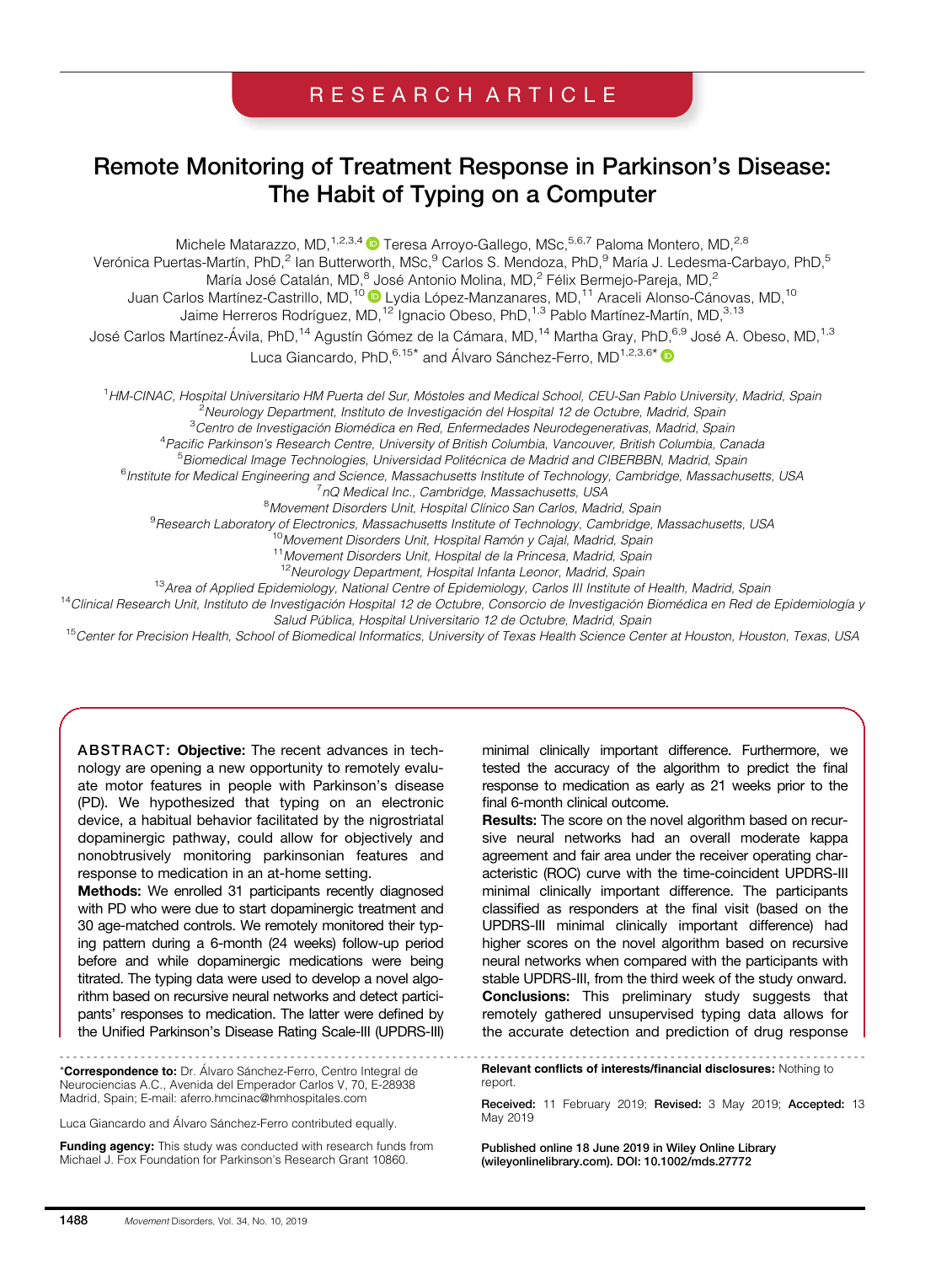in PD. © 2019 International Parkinson and Movement Disorder Society

Key Words: drug monitoring; machine learning; neural network; Parkinson's disease; technology

Current evaluation standards in Parkinson's disease (PD), such as the Unified Parkinson's Disease Rating Scale (UPDRS), $<sup>1</sup>$  are very useful, but have important</sup> limitations. As recently pointed out, these scales report a semiquantitative and subjective score, nonsensitive to subtle motor changes. $2-4$  In addition, these assessments typically require the patient to travel to the clinic, and they need to be performed by a trained specialist, representing an additional burden for the patient and hence being time and cost consuming.

For these reasons, several attempts are underway to complement traditional standards with more objective, quantitative, and continuous outcome measures. $5,6$ 

Notably, in the recent decades we have been witnessing an exponential adoption of smart technologies, such as computers, smartphones, and tablets. This natural interaction with keyboards and touch screens is probably driven by habitual-directed movements, whose control is regulated by nigro-striatal activity.<sup>7-9</sup> Hence, we set to ascertain whether a natural interaction with keyboards would enable a new method to remotely detect and monitor parkinsonian motor signs nonobtrusively by analyzing the characteristics of free-text typing. Such an approach could have advantages over existing solutions,<sup>10-12</sup> because (1) it can extract motor information from the natural interaction of the patients or study participants with their devices without requiring active collaboration; (2) it could virtually reach any person who is typing with an internetconnected device, opening a window on the motor skills and parkinsonian signs of an enormous number of individuals; (3) it can acquire data remotely without requiring to attend a clinic; and (4) participants could be monitored longitudinally in a quasi-continuous manner.

We have previously shown that data collected from an in-clinic typing task accurately differentiated early PD patients from sex- and age-matched healthy controls,<sup>13</sup> and replicated this result using at-home, unsupervised data.14 Recently, we demonstrated similar performance with data acquired during typing on a touch-screen smartphone.<sup>15</sup> In the present study, our aim is to detect the response to medication in PD by using remotely gathered, unsupervised typing data in an at-home, everydaylife setting as an additional step to this new digital care model. Thus, we designed a prospective naturalistic study enrolling early PD patients who were going to start dopaminergic medication and followed them for 6 months. The specific goal of this study was to validate a novel approach applied to remotely gathered typing data for (1) detecting response to medication in an early PD population and (2) predicting which PD patients will respond

to the drugs at the final visit based on the typing data collected at home up to 21 weeks in advance.

# Materials and Methods

### Study Participants

Between March 2015 and June 2016, 31 consecutive early PD patients were recruited from 7 hospitals in Madrid, Spain (Fig. 1), according to prespecified inclusion and exclusion criteria that are detailed in the Supplementary Materials. A total of 30 age- and sex-matched healthy controls (HC) were enrolled after ruling out the existence of parkinsonism, hand deformities, cognitive impairment, sleep problems, or any other potential confounders (eg, use of psychoactive medication, drug abuse, or a serious medical condition).

The sample size was prespecified to detect at least 15 participants with response to medication, according to a previous definition of response (ie, decrease of at least 5 points in the total UPDRS-III score).<sup>16</sup> We a priori estimated a responder rate of 50% based on previous information from various randomized clinical trials.17-19 For this, we targeted participants who were prescribed dopamine agonist or levodopa. We did not exclude participants



FIG. 1. Flowchart of the study sample.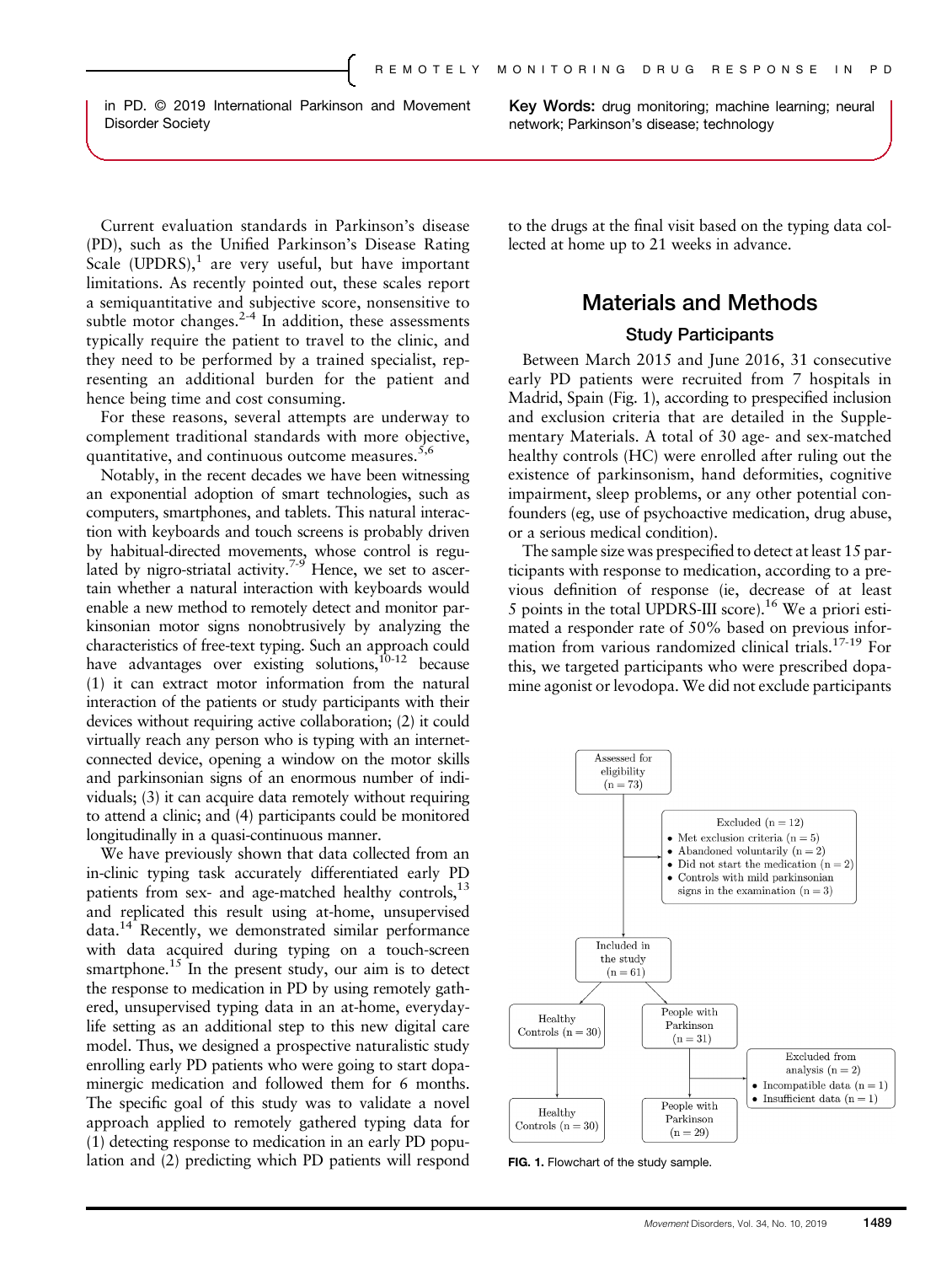already on rasagiline, but evaluated them off medication. We expected a negligible confounding motor effect of this drug based on the main pivotal trials that reported the UPDRS change at 12 to 36 weeks was  $\leq 0.11$  points.<sup>20</sup>

Besides the participants who met the exclusion criteria, two additional PD participants were excluded from the final analyses, in one case because the typing data were insufficient to generate a score, and in the other case because the participant's laptop had an operating system that was not compatible with our software (Fig. 1). Finally, five participants who got worse based on the definition of response as described later were also not included in the model training and typing analyses.

The post hoc evaluation of typing consistency was done to define the minimum amount of data needed to obtain a reliable score. For this reason, a typing day was defined as at least 10 valid windows per day, where a valid window was represented by a data sequence of at least 30 keystrokes within 90-second time interval. Then we defined the "consistent typers" as participants with at least one typing day in 80% of every possible 15 days rolling windows during the entire follow-up period (an overview of typing activity and consistency is available in Supporting Information Fig. 1). The analyses were conducted in both consistent and nonconsistent typers to evaluate the impact of typing frequency on the method's diagnostic performance.

#### Study Design

A summary of the study design can be found in the Supplementary Materials, Supporting Information Fig. 2, and in [clinicaltrials.gov](http://clinicaltrials.gov) [\(NCT02522065\)](https://clinicaltrials.gov/ct2/show/NCT02522065). Succinctly, all of the participants included in the study received a complete evaluation by a movement disorder specialist (M.M., P.M.E.) at baseline that included the UPDRS-III, the Purdue Pegboard test, and other standards.

At the baseline visit, the neuroQWERTY software was installed in the participants' laptops. The participants were invited to freely type for at least 20 minutes per day during the whole duration of the study. The software ran in the background of the laptop, capturing the typing data—press/release timestamps of keystrokes that was automatically sent to a remote server located at Massachusetts Institute of Technology (Boston, Massachusetts). The privacy of the typing data was assured by encryption of keystroke information, anonymization of the participants, and authentication for accessing the data.14

To obtain at-home (off) baseline typing data before the participants started the newly prescribed dopaminergic medications, the PD participants were instructed to delay the start of the new drug 7 days after the initial baseline visit. Further follow-up visits were scheduled flexibly at weeks 4, 8, 16, and 24 after starting the medication with the same assessments that were conducted at baseline (for further information, see the Supplementary Materials).

# Standard Protocol Approvals and Patient Consents

All of the experimental protocols were approved by the Massachusetts Institute of Technology (no. 1412006804), HM Puerta del Sur University Hospital, Spain (no. 15. 05.796-GHM), 12 de Octubre University Hospital, Spain (no. CEIC:14/090), and Clínico San Carlos University Hospital, Spain (no.14/136-E). All of the participants provided written informed consent prior to study enrollment.

#### Definition of Drug Response: UPDRS-III Minimal Clinically Important Difference

To classify participants as improved, not changed, or worsened, we calculated the minimal clinically important difference (MCID) of UPDRS-III for this study.<sup>21</sup> The relevant cut-off for our cohort was established in  $\pm$ 5 points. There were only five participants who worsened, and they have not been included in the results (see limitations in the discussion). In terms of response, we compared those participants who did not change (UPDRS-III change ranging from −5 to +5 points) to those participants who improved (UPDRS-III scores that were lower by more than 5 points at follow-up).

### Classification Modeling: neuro QWERTY Recurrent Neural Network (nQRNN)

We used a machine-learning model (nQRNN) that receives as input typing features derived from the hold time, that is, the time required to press and release each key on a participant's laptop, regardless of the text typed. The typing features are encoded as "Key Hold Time Distribution" matrices $22$  joined with the encoding previously described.<sup>13,14</sup> nQRNN outputs the probability of each patient of being a responder or nonresponder and were employed to generate the plots in Figures 2 and 3. nQRNN architecture is based on hierarchical layers of long shortterm memory units (a type of recurrent neural network) trained using a nested cross-validation approach to avoid overfitting and a previously described optimization algorithm known as RMSprop (i.e., Root Mean Square Prop). This type of software architecture is known to be an effective predictive model for complex time-series data.<sup>23</sup> More details are available in the Supplementary Materials.

#### Data Analyses

The following two different types of analysis were performed: (1) the agreement of the nQRNN-based with the time-coincident UPDRS-III MCID-based classification of response and (2) the prediction of whether the patients would be classified as responders or nonresponders at the final visit (according to UPDRS-III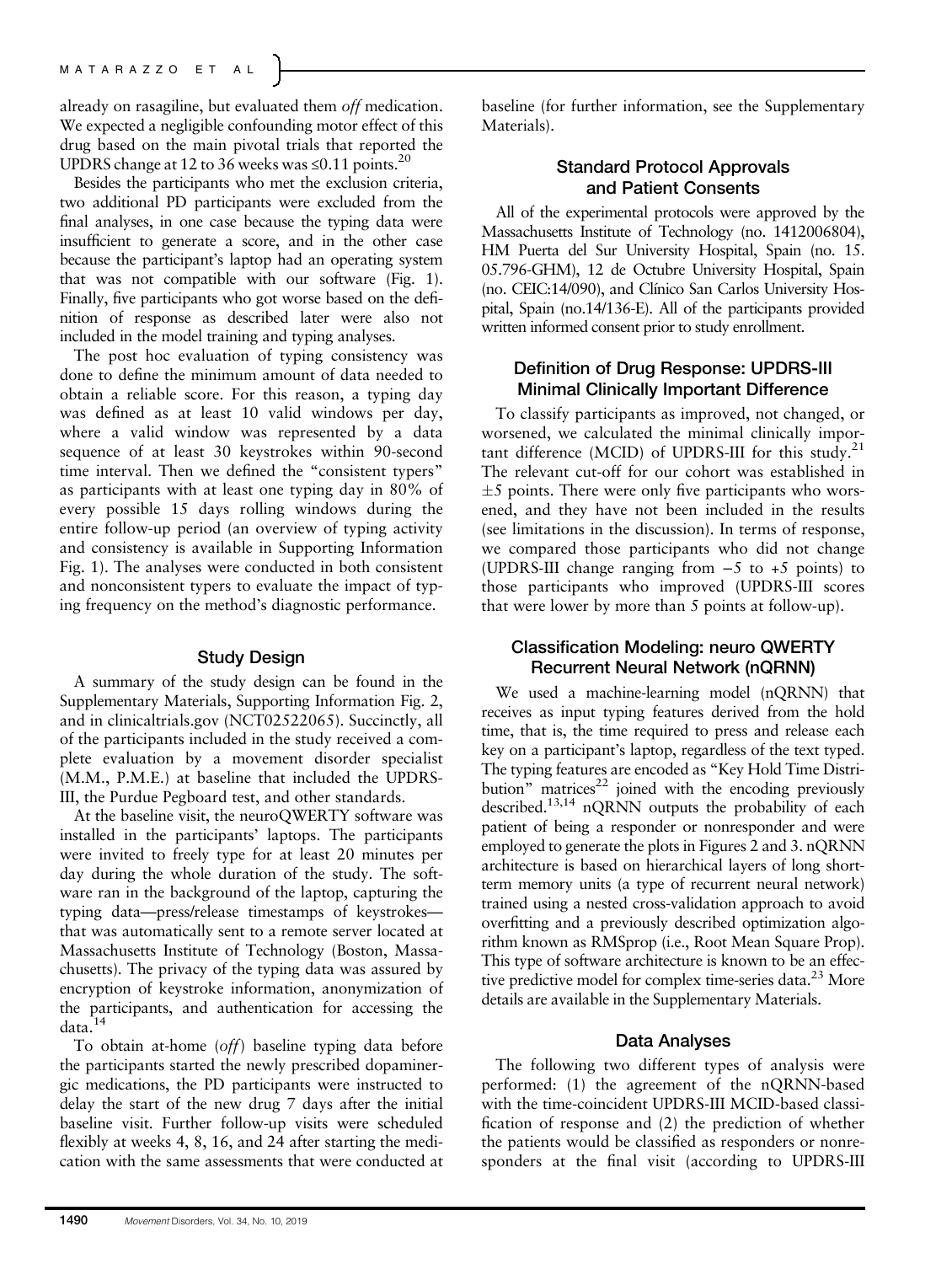

FIG. 2. The ROC curves of nQRNN for UPDRS–III MCID-based classification of responders. The plot shows the ROC curves of the nQRNN for the binary classification of the patients as "improved" (ie, responders) and "not changed" according to the MCID of the UPDRS–III. The blue line is obtained plotting the whole sample of the study. The red line is obtained plotting only the participants classified as "consistent typers." The shaded areas represent the 95% CI. AUC, area under the ROC curve; CI, confidence interval; MCID, minimal clinically important difference; nQRNN, novel algorithm based on recursive neural networks; ROC, receiver operating characteristic; UPDRS-III, Unified Parkinson's Disease Rating Scale part III. [Color figure can be viewed at [wileyonlinelibrary.com](http://wileyonlinelibrary.com)]

MCID) based on the at-home nQRNN score obtained from the previous weekly timepoints throughout the study. The score was calculated from the third week after the medication was prescribed onward, when there was sufficient data to conduct the described analyses. The analyses were replicated in both consistent typers and in the whole study cohort. More details on the analyses conducted are provided in the Supplementary Materials.

### Evaluation of Cognition as Possible **Confounder**

To rule out the possible confounding effect of cognition, we computed the Spearman correlation between the Montreal Cognitive Assessment test (MoCA) score and the  $nQRNN$  score.<sup>24,25</sup> Moreover, we analyzed the response classification of participants who fulfilled the Movement Disorder Society criteria of PD mild cognitive impairment according to the results of a complete neuropsychological battery.<sup>26</sup>

### Data Collection, Database Processing, and Statistical Analysis

Software characteristics have been previously described.<sup>13</sup> Clinical data were collected using the Research Electronic Data Capture software (REDCap).<sup>27</sup> The nQRNN was developed in the Python<sup>28</sup> and Keras framework. Database processing and statistical analysis were performed using R 3.3.2.<sup>29</sup> Baseline characteristics were compared using a nonparametric approach (Mann-Whitney U test for continuous variables and Fisher's exact test for categorical variables; multiple group comparisons at baseline were done using the Kruskal-Wallis test with post hoc pairwise Mann-Whitney U test in the continuous variables). The comparisons between nQRNN scores of the improved and notchanged groups of the prediction analysis were performed using the Mann-Whitney U test. Receiver operating characteristics (ROC) curve analysis was used for the agreement of at-home nQRNN score with UPDRS-III-based response classification as well as for the prediction analysis of final response. Cohen's κ was used as measure of agreement, and Cohen's effect size was calculated for agreement and prediction analyses. Significance was defined as a 2-sided type I error below the 5% probability.

# **Results**

# Comparability and Characterization of the Studied Cohort

Baseline demographic characteristics were similar between the PD ( $N = 29$ ) and HC ( $N = 30$ ) groups, as shown in the Table 1. As expected, statistically significant differences were observed in the motor performance of the PD and controls (eg, UPDRS-III). The levodopa equivalent daily dose was also statistically different between the 2 groups.

The median MoCA score was 28 (interquartile range [IQR]: 27-29) in the HC group and 27 (IQR =  $26-28$ ) in the PD group, with one-point difference statistically significant ( $P = .049$ ).

Based on the participants' final response to medication (HC, PD who improved, and PD who did not change), further between-group baseline comparisons were done (Supporting Information Table 1). Overall, statistically significant differences were observed only in motor performance–dependent variables. Pairwise comparisons found that those differences were the result of differences between PD participants and HC, as expected. The only statistically significant difference between the two PD groups was in the Purdue Assembly task  $(P=.01)$ .

The median disease duration at recruitment of the PD group was 13.9 months ( $IQR = 10.4-32.4$ ). Most of the PD participants were in stage 2 of Hoehn and Yahr scale (n =  $19/29$ ,  $65.5\%$ ). The rest were in stage 1 (n = 7/29, 24.1%) or 2.5 (n = 3/29, 10.3%); none of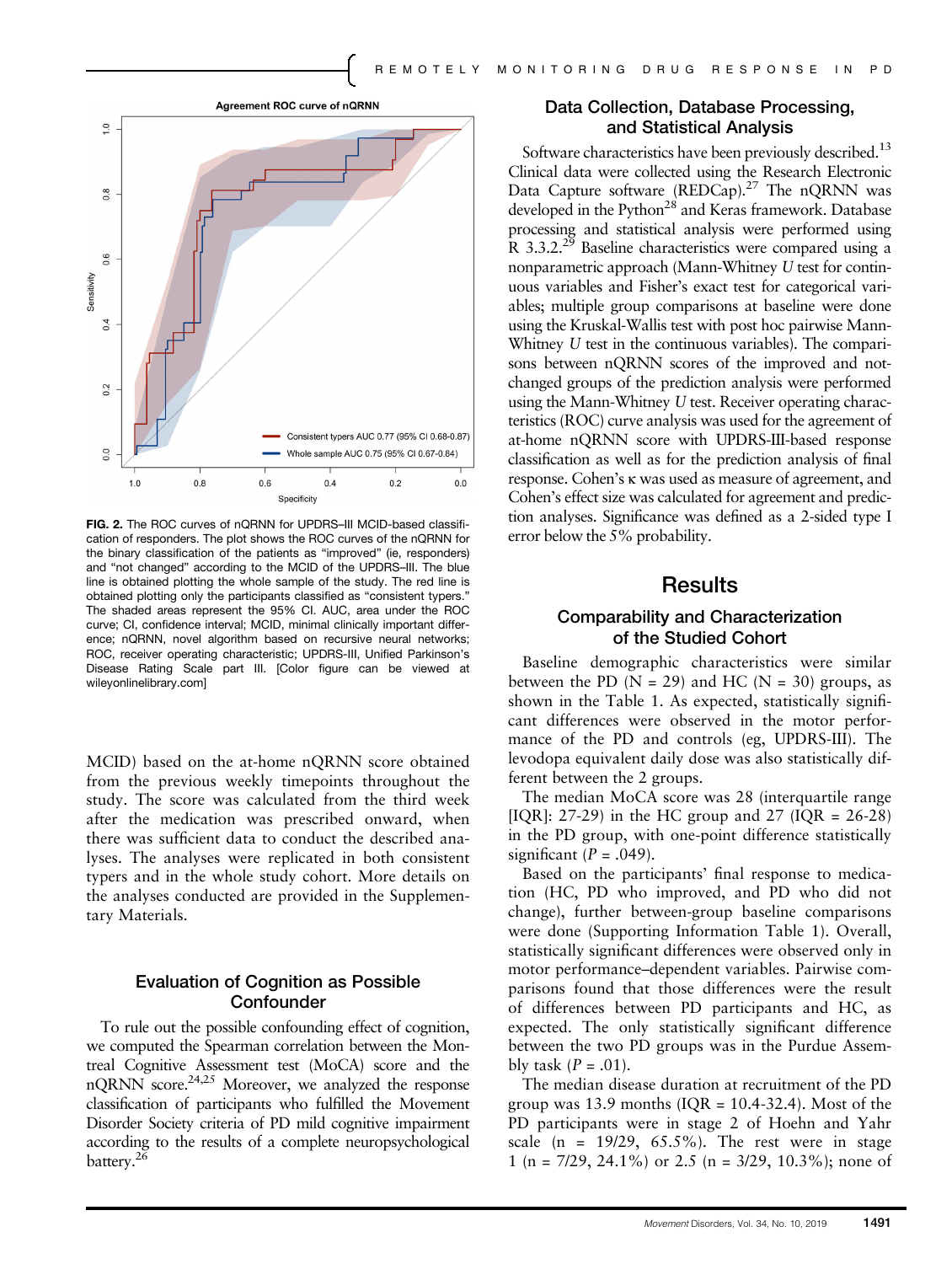

FIG. 3. Longitudinal nQRNN change in consistent typers. The thick lines and shaded areas represent the longitudinal median nQRNN scores and their interquartile ranges for the Parkinson's disease patients who were finally classified as "improved" (green line) and for the Parkinson's disease patients and controls who were classified as "not changed" (yellow line). The thin lines represent the single participants and their score over time. The gray line represents the best possible threshold according to the Youden method, computed for each week interval, which maintained a stable value of 0.28 since week seven after starting the medication. nQRNN, novel algorithm based on recursive neural networks. [Color figure can be viewed at [wileyonlinelibrary.com\]](http://wileyonlinelibrary.com)

| <b>TABLE 1.</b> Demographic and baseline characteristics |
|----------------------------------------------------------|
|----------------------------------------------------------|

|                             | Group               |                       |                     |
|-----------------------------|---------------------|-----------------------|---------------------|
|                             | Healthy             |                       | P                   |
| Variable                    | controls, $n = 30$  | PD patients, $n = 29$ | value               |
| Age                         | 63.00 (56.48-69.44) | 59.78 (54.19-68.60)   | .476                |
| Sex, woman                  | 16 (53.3)           | 14 (48.3)             | .797                |
| Handedness,<br>right        | 28 (93.3)           | 29 (100.0)            | .492                |
| Alcohol                     | 8(26.7)             | 4(13.8)               | .333                |
| <b>Tobacco</b>              | 3(10.0)             | 3(10.3)               | 1.000               |
| Hypertension                | 10(33.3)            | 9(31.0)               | 1.000               |
| <b>Diabetes</b><br>mellitus | 5(16.7)             | 2(6.9)                | .424                |
| Dyslipemia                  | 8(26.7)             | 7(24.1)               | 1.000               |
| Computer use, y             | 20.00 (10.00-25.00) | 20.00 (12.00-20.00)   | .982                |
| Weekly<br>computer use, d   | 7.00 (5.00-7.00)    | 7.00 (4.00-7.00)      | .402                |
| Education, y                | 15.00 (12.00-18.00) | 18.00 (12.00-20.00)   | .322                |
| MoCA                        | 28.00 (27.00-29.00) | 27.00 (26.00-28.00)   | $.049$ <sup>a</sup> |
| LED                         | $0.00(0.00-0.00)$   | $0.00(0.00-0.00)$     | .009 <sup>8</sup>   |
| <b>UPDRS-III</b>            | $1.00(0.00-2.00)$   | 19.00 (17.00-26.00)   | $< 001^\circ$       |
| Purdue right                | 14.83 (14.00-16.00) | 12.33 (11.33-15.33)   | .003 <sup>a</sup>   |
| Purdue left                 | 13.50 (12.67-15.25) | 11.33 (10.67-12.67)   | $< 001^\circ$       |
| Purdue both                 | 11.17 (10.67-12.67) | $9.00(8.00-11.00)$    | $< 001^\circ$       |
| Purdue<br>assembly          | 27.67 (23.25-30.00) | 24.67 (17.67-29.67)   | .075                |

Quantitative variables are represented as "median (interquartile range)" and qualitative variables as "n (%)." LED, levodopa equivalent dose; MoCA, Montreal Cognitive Assessment test; UPDRS-III, Unified Parkinson's Disease Rating Scale part III.

<sup>a</sup>Statistically significant difference.

them were in stages 3, 4 or 5. The tremor-dominant phenotype of PD was the most frequent  $(n = 15/29)$ ,  $51.7\%$ ).<sup>30</sup> Six PD participants (20.7%) were already receiving rasagiline at recruitment.

Of the sample, 95% had a 6-month follow-up. Two of the PD participants and one HC dropped out before the 24-week visit for personal reasons not related to the study. During the 6-month follow-up, there was a progressive increase in the median levodopa equivalent daily dose of the PD group from 0 at baseline to  $340$  (IQR =  $220-400$ ) at week 24 (Supporting Information Fig. 3).

The number of PD participants who responded to medication, according to the 5-point UPDRS-III MCID, increased during the study as the medication was titrated (Supporting Information Fig. 4). At the final visit (ie, week 24), the PD participants who responded to medication were 51.9%. Of the whole sample, 37 (66.1%) participants were consistent typers, including 20 (69.0%) controls and 17 (63.0%) PD patients.

# Evaluating the Concurrent and Discriminant Validity of nQRNN

There was a moderate significant correlation (Spearman  $\rho = 0.33$ ;  $P = 0.02$ ) between nQRNN and the timecoincident UPDRS-III  $\Delta$  at the final endpoint visit. The correlation with different nonmotor measures such as MoCA was nonsignificant (Spearman  $\rho = 0.10$ ;  $P = .49$ ).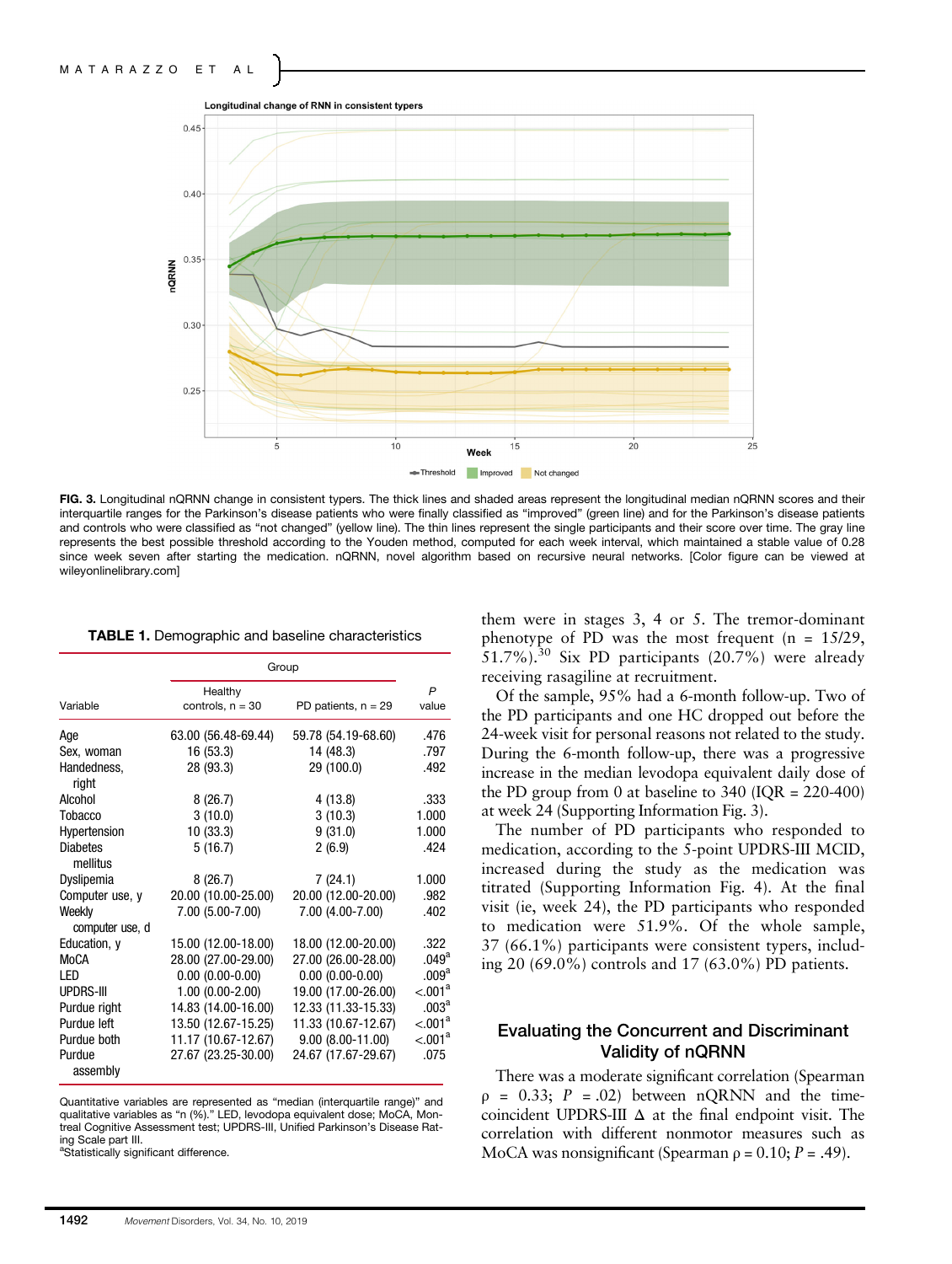# Analyzing the Agreement and Accuracy of nQRNN to Detect Drug Response

The area under the ROC curve (AUC) for all the aggregated data (ie, all timepoints) to classify the participants as "improved" or "not changed" using the nQRNN was 0.77 (95% confidence interval, 0.68-0.87) in consistent typers and 0.75 (95% CI, 0.67-0.84) for the whole sample (Fig. 2). The κ agreement was moderate for both consistent typers and the whole cohort (0.55 and 0.47, respectively). A large Cohen's d effect size was observed (1.26 for the consistent typers and 0.92 for the whole sample). The overall balanced accuracy was 76.5% in the whole sample and 77.4% in the consistent typers. Supporting Information Table 2 shows the results for each timepoint and the results of all available data aggregated in the whole sample and in consistent typers.

# Predicting Response to Medication With nQRNN Score at Home

Considering only consistent typers, the nQRNN achieved a good prediction of the final classification since week 3 after the treatment was started, showing stable median scores in both groups from week 7 onward (Fig. 3). The nQRNN score was higher in responders when compared with nonresponders for every week analyzed (ie, from week 3 to week 24), with P values <.005 for consistent typers (Supporting Information Table 3). When adjusted for multiple comparisons with a Bonferroni correction, weeks 20 to 24 did not reach statistical significance.

The longitudinal ROC curve analysis for predicting response to medication showed AUCs >0.80 for the entire period analyzed (from week 3 to week 24) in consistent typers, whereas the AUCs considering the whole cohort oscillated between 0.69 and 0.75 (0.73-0.75 after the sixth week of treatment). The nQRNN threshold, calculated on a weekly basis using Youden's method, was stable from week 7 onward (Fig. 3). Supplementary data, including AUCs and Cohen's d effect sizes, are available in Supporting Information Table 4.

The AUC of other baseline characteristics (age, computer use, UPDRS-III, and PD Questionnaire-39) were not statistically significant for the prediction of the final classification, confirming that the results of the nQRNN are not the result of baseline group differences (Supporting Information Table 5).

# Evaluation of Cognition as Confounding

A statistically significant difference was observed between PD participants and HC in the MoCA score, but such a difference was not noted between the 3 groups analyzed (PD participants who improved, PD participants who did not change, and HC). Spearman ρ between MoCA and nQRNN scores showed a nonsignificant correlation (see Results). Moreover, the PD participants classified as PD mild cognitive impairment were evenly distributed between the 3 groups (1 in the improved group, 2 in the not changed group, and 2 in the worsened group).

# **Discussion**

Medicine and neurology are moving toward a new model of care based on objective data collected remotely (ie, ecologically valid) and nonintrusively (ie, not requiring the active cooperation of the patients).<sup>5,6,10,31,32</sup> This approach will allow doctors or drug makers to make informed decisions on PD diagnosis or therapy remotely.

In this new scenario, we investigated the preliminary validity of free unconstrained typing at home as a proxy of drug response in PD. In a longitudinal prospective naturalistic study with a lengthy follow-up, we have shown that a recurrent neural network algorithm accurately detected (ie, AUC =  $0.75$ ) the response to dopaminergic therapy in an early PD population, with a moderate κ agreement and large Cohen's d effect size, compared to time-coincident in-clinic UPDRS-III classification. Furthermore, we showed that the remote monitoring of motor signs of PD using nonintrusive, free typing information is feasible and has good compliance considering that only two participants (3.3%) were excluded because of insufficient data.

The possibility of remotely monitoring the response to medication and the motor status of PD patients can be a major step for improving the management of the disease in clinical practice and making decisions on further changes of treatment or on the planning of future follow-up visits. Moreover, our score predicted from the third week after starting the drug, which PD participants responded to medication at the final visit. The classification became stable at week 7 with an nQRNN threshold of 0.28 that remained the same until study completion. Therefore, we were able to anticipate the clinical response to medication as early as 21 weeks in advance using uniquely remotely gathered typing data. These findings suggest that our tool may be sensitive to subtle motor changes, being able to detect people who are responding to medication at an earlier stage using remote, objective data. This could be crucial, for example, in supporting go/no-go decisions in early intervention trials, reducing the cost of developing new compounds and also potentially being helpful when adjusting treatments in clinical practice.

Our study has some limitations that should be considered. First, although we used a nested crossvalidation approach that allowed us to test the generalizability of our model in a limited dataset, our cohort does not provide a complete representation of all nuances of PD progression, cognitive states, coexisting conditions, and typing habits. However, a machinelearning model such as nQRNN is able to learn from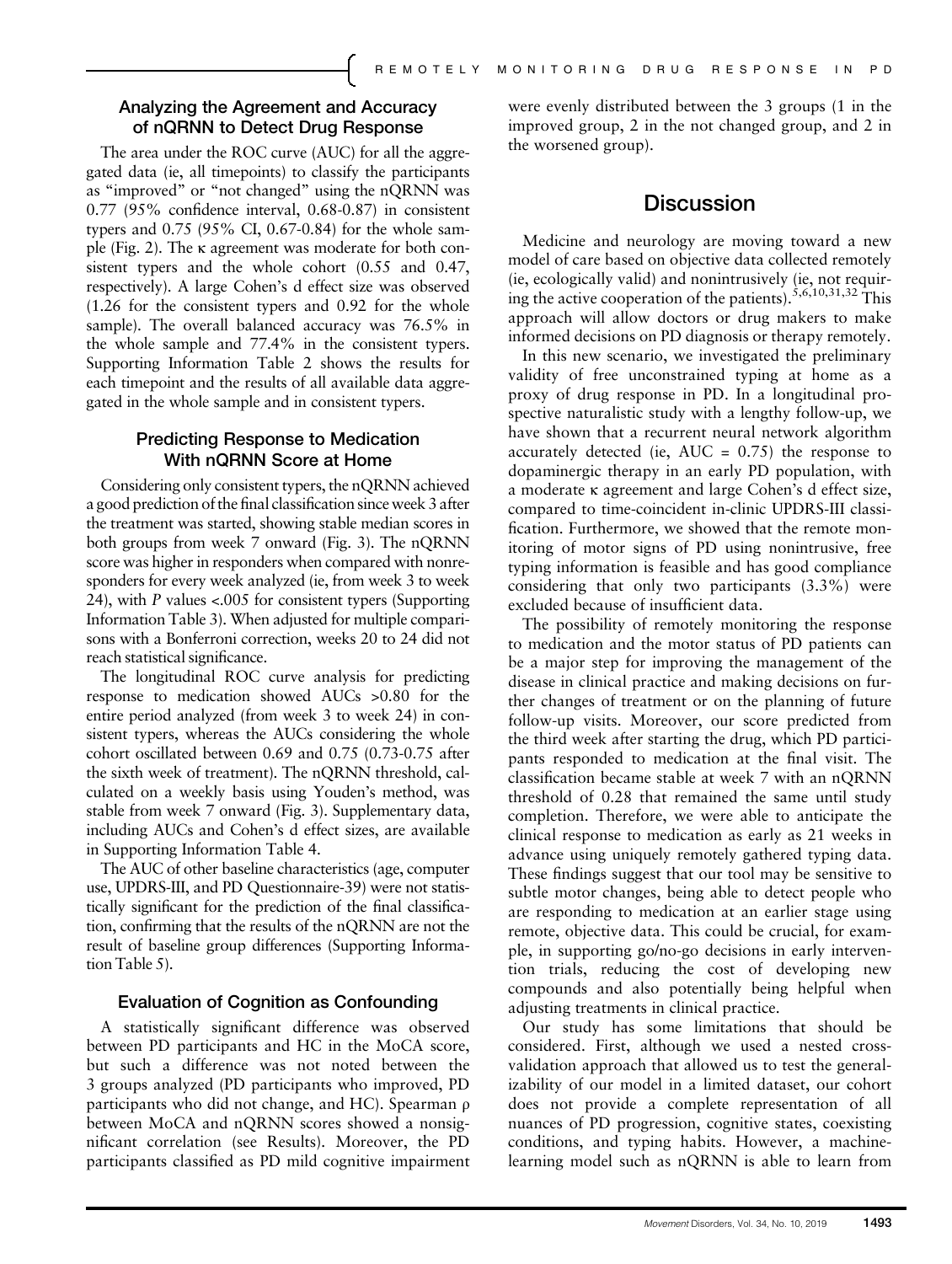### MATARAZZO ET AL

new examples by design.<sup>33</sup> Therefore, there is the potential for fine tuning the nQRNN performance by increasing the dataset or even adding other data modalities (eg, touch screen or mouse clicks, among other possibilities). Second, because of the size of our dataset, we could not train the model to predict 3 distinct types of progressions, and we focused on "improved" and "not changed." We are confident that future studies including a larger number of participants with heterogeneous types of PD progressions could overcome this issue that is critical for the translation of our approach to everyday practice and clinical trials. In our model, the "not changed" group included the HC. HC are indeed a good sample of stable motor status (as it has been confirmed by a UPDRS-III change that was always below UPDRS-III MCID); however, in a drug trial or in clinical practice HC do not necessarily need to be included.

As expected, the accuracy of agreement and prediction were higher in the consistent typers subgroup. Consistent typers are more likely to produce typing data evenly during the disease progression, leading to a more accurate prediction. However, the results obtained including nonconsistent typers are still significant, which was an unexpected result in light of the limited amount of typing data available for the nonconsistent typers subgroup. This is particularly important as currently the age group of people affected by PD may be less active users of technology. Finally, participants with other medical conditions, such as hand deformities or other neurological issues, were excluded from our study. The impact of these possible confounders on our outcome score still needs to be assessed.

In conclusion, we report on a pilot study on a novel technological approach to monitor motor features of PD and drug response remotely and ecologically in an accurate way, reflecting the underlying effects of basal ganglia neurodegeneration on a habitual task, such as typing. We show that this approach is feasible and suggest that it could be useful in everyday clinical practice and could complement the current standard outcomes for improving the efficacy of clinical trials in PD, helping to reduce the burden for participants and investigators and to assess in a more time- and cost-efficient way the response to medication.

# **References**

- 1. Fahn S, Elton R. Unified Parkinson's Disease Rating Scale (UPDRS). In: Fahn S, Marsden CD, Calne DB, et al., eds. Recent Developments in Parkinson's Disease, Vol 2. Florham Park, NJ: Macmillan Health Care Information, 1987:153-163.
- 2. Kieburtz K, Olanow CW. Advances in clinical trials for movement disorders. Mov Disord 2015;30:1580-1587. [https://doi.org/10.1002/](https://doi.org/10.1002/mds.26371) [mds.26371](https://doi.org/10.1002/mds.26371)
- 3. Schneider SA, Drude L, Kasten M, et al. A study of subtle motor signs in early Parkinson's disease. Mov Disord 2012;27:1563-1566. <https://doi.org/10.1002/mds.25161>
- 4. Maetzler W, Domingos J, Srulijes K, et al. Quantitative wearable sensors for objective assessment of Parkinson's disease. Mov Disord 2013;28:1628-1637.<https://doi.org/10.1002/mds.25628>
- 5. Sánchez-Ferro Á, Elshehabi M, Godinho C, et al. New methods for the assessment of Parkinson's disease (2005 to 2015): a systematic review. Mov Disord 2016;31:1283-1292. [https://doi.org/10.1002/](https://doi.org/10.1002/mds.26723) [mds.26723](https://doi.org/10.1002/mds.26723)
- 6. Ferreira JJ, Godinho C, Santos AT, et al. Quantitative home-based assessment of Parkinson's symptoms: the SENSE-PARK feasibility and usability study. BMC Neurol 2015;15:89. [https://doi.org/10.](https://doi.org/10.1186/s12883-015-0343-z) [1186/s12883-015-0343-z](https://doi.org/10.1186/s12883-015-0343-z)
- 7. Redgrave P, Rodriguez M, Smith Y, et al. Goal-directed and habitual control in the basal ganglia: implications for Parkinson's disease. Nat Rev Neurosci 2010;11:760-772. [https://doi.org/10.1038/](https://doi.org/10.1038/nrn2915) [nrn2915](https://doi.org/10.1038/nrn2915)
- 8. Catalan MJ, Ishii K, Honda M, et al. A PET study of sequential finger movements of varying length in patients with Parkinson's disease. Brain 1999;122 ( Pt 3:483-495. [https://doi.org/10.1093/brain/](https://doi.org/10.1093/brain/122.3.483) [122.3.483](https://doi.org/10.1093/brain/122.3.483)
- 9. Lehéricy S, Bardinet E, Tremblay L, et al. Motor control in basal ganglia circuits using fMRI and brain atlas approaches. Cereb Cortex 2006;16:149-161.<https://doi.org/10.1093/cercor/bhi089>
- 10. Giovannoni G, van Schalkwyk J, Fritz VU, et al. Bradykinesia akinesia inco-ordination test (BRAIN TEST): an objective computerised assessment of upper limb motor function. J Neurol Neurosurg Psychiatry 1999;67:624-629. [https://doi.org/10.1136/jnnp.67.](https://doi.org/10.1136/jnnp.67.5.624) [5.624](https://doi.org/10.1136/jnnp.67.5.624)
- 11. Hasan H, Athauda DS, Foltynie T, et al. Technologies assessing limb bradykinesia in Parkinson's disease. J Parkinsons Dis 2017;7:65-77. <https://doi.org/10.3233/JPD-160878>
- 12. Goetz CG, Tilley BC, Shaftman SR, et al. Movement Disorder Society-sponsored revision of the Unified Parkinson's Disease Rating Scale (MDS-UPDRS): scale presentation and clinimetric testing results. Mov Disord 2008;23:2129-2170. [https://doi.org/10.1002/](https://doi.org/10.1002/mds.22340) [mds.22340](https://doi.org/10.1002/mds.22340)
- 13. Giancardo L, Sánchez-Ferro A, Arroyo-Gallego T, et al. Computer keyboard interaction as an indicator of early Parkinson's disease. Sci Rep 2016;6:34468.<https://doi.org/10.1038/srep34468>
- 14. Arroyo-Gallego T, Ledesma-Carbayo MJ, Butterworth I, et al. Detecting motor impairment in early Parkinson's disease via natural typing interaction with keyboards: validation of the neuroQWERTY approach in an uncontrolled at-home setting. J Med Internet Res 2018;20:e89.<https://doi.org/10.2196/jmir.9462>
- 15. Arroyo-Gallego T, Ledesma-Carbayo MJ, Sanchez-Ferro A, et al. Detection of motor impairment in Parkinson's disease via mobile touchscreen typing. IEEE Trans Biomed Eng 2017;64:1994-2002. <https://doi.org/10.1109/TBME.2017.2664802>
- 16. Schrag A, Sampaio C, Counsell N, et al. Minimal clinically important change on the Unified Parkinson's Disease Rating Scale. Mov Disord 2006;21:1200-1207.<https://doi.org/10.1002/mds.20914>
- 17. Jankovic J, Watts RL, Martin W, et al. Transdermal rotigotine: double-blind, placebo-controlled trial in Parkinson disease. Arch Neurol 2007;64:676-682.<https://doi.org/10.1001/archneur.64.5.676>
- 18. Poewe W, Rascol O, Barone P, et al. Extended-release pramipexole in early Parkinson disease: a 33-week randomized controlled trial. Neurology 2011;77:759-766.<https://doi.org/10.1212/WNL.0b013e31822affb0>
- 19. Kieburtz K, Parkinson Study Group PramiBID Investigators. Twicedaily, low-dose pramipexole in early Parkinson's disease: a randomized, placebo-controlled trial. Mov Disord 2011;26:37-44. [https://](https://doi.org/10.1002/mds.23396) [doi.org/10.1002/mds.23396](https://doi.org/10.1002/mds.23396)
- 20. Olanow CW, Rascol O, Hauser RA, et al. A double-blind, delayedstart trial of rasagiline in Parkinson's disease. N Engl J Med 2009; 361:1268-1278.<https://doi.org/10.1056/NEJMoa0809335>
- 21. Sánchez-Ferro A, Matarazzo M, Martínez-Martín P, et al. Minimal clinically important difference for UPDRS-III in daily practice. Mov Disord Clin Pract 2018;5:448-450. [https://doi.org/10.1002/mdc3.](https://doi.org/10.1002/mdc3.12632) [12632](https://doi.org/10.1002/mdc3.12632)
- 22. Giancardo L, Sánchez-Ferro A, Butterworth I, et al. Psychomotor impairment detection via finger interactions with a computer